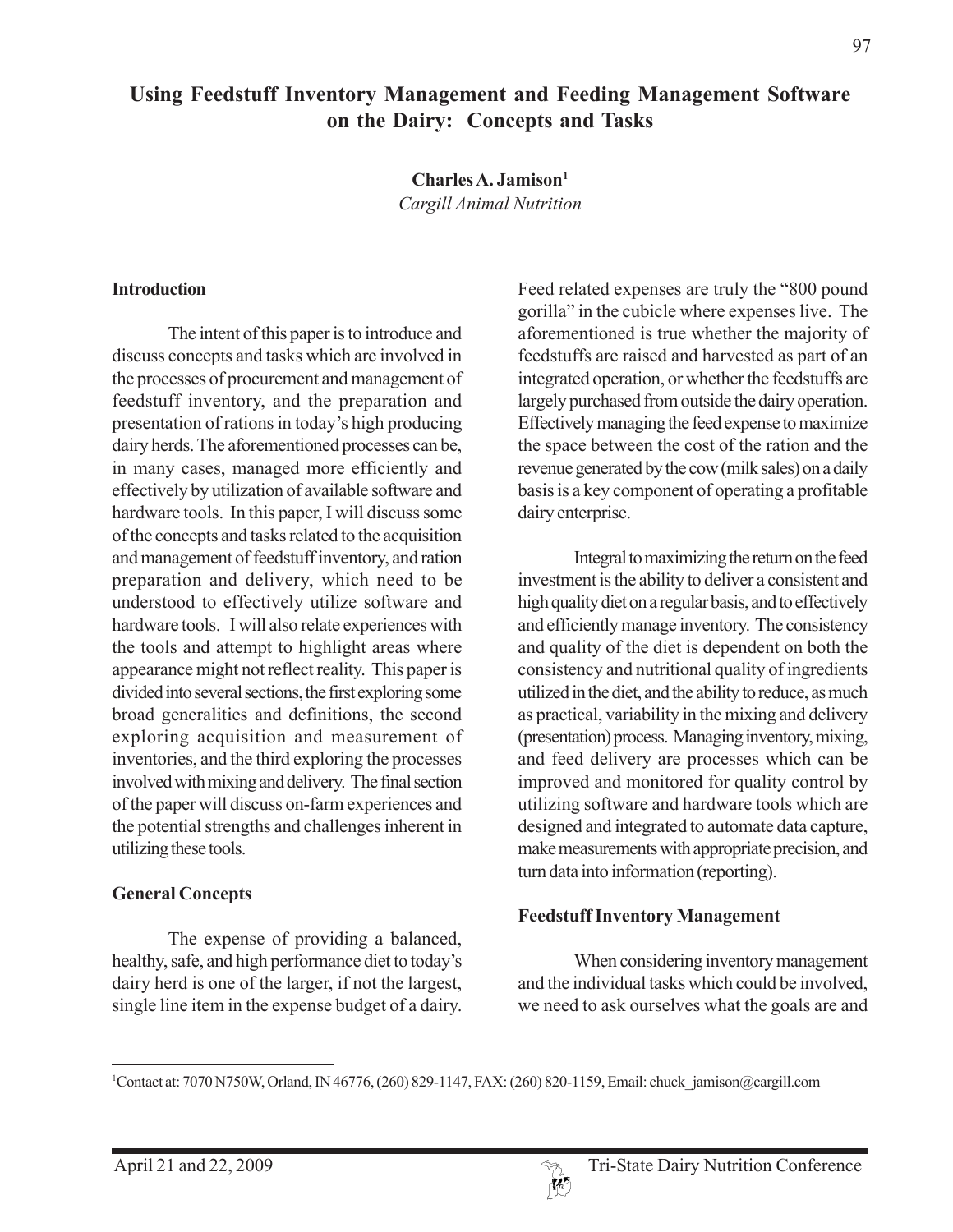what level of precision will achieve the goals. Some inventory items will be tracked at the ton level, others may require tracking at the pound level. We also need to consider how we want to utilize the information. Will the system be utilized just for farm accounting purposes, or will the system be required to support further uses, such as ordering, managing deliveries, tracking disappearance, and calculating losses due to shrink.

Common tasks associated with inventory management of feedstuffs are the ability to gather accurate weights of feedstuffs, and also the ability to gather reasonable measurement of dry matter **(DM)** content, particularly when working with wet forages and wet industrial co-products. The feedstuffs are measured, mixed, delivered, and consumed on an as-fed basis; however, the DM nutrient basis is frequently how cost will be measured and value determined.

The following examples are to demonstrate the magnitude of errors in either of these processes when working with wet feeds. The examples clearly demonstrate that to have good information, we need to have the ability for good data capture for weights and DM content, and we need to execute well.

Assumptions used in the following examples:

| 9,000   | Tons of as fed forage |
|---------|-----------------------|
| 33%     | Percent DM            |
| \$25.00 | Price per ton as-fed  |
| \$75.76 | Price per ton DM      |

Example 1: Scale error – as-fed tons of forage actually 8700, DM accurate

| 8,700                                 | Tons of as-fed forage           |  |
|---------------------------------------|---------------------------------|--|
| 33%                                   | Percent DM                      |  |
| \$25.86                               | Price per ton as-fed - Increase |  |
| \$78.37                               | Price per ton DM                |  |
| (\$2.61 increase in price per ton DM) |                                 |  |
| (99 tons short vs. calculated)        |                                 |  |

(\$7,500 more needed to purchase additional) (\$0.02 per cow per day at 50 lb inclusion)

Example 2: Dry matter error – DM 1% lower, asfed tons accurate

| 9,000                                       | Tons of as-fed forage |  |
|---------------------------------------------|-----------------------|--|
| 32%                                         | Percent DM            |  |
| \$25.00                                     | Price per ton as-fed  |  |
| \$78.37                                     | Price per ton DM      |  |
| (\$4.89 increase in price per ton DM)       |                       |  |
| (99 tons short vs. calculated)              |                       |  |
| $(\$7,500$ more needed)                     |                       |  |
| (\$0.02 per cow per day at 50 lb inclusion) |                       |  |

Example 3: Scales & Dry matter error – DM 1% lower, as-fed tons 8700

| 8700                                        | Tons of as-fed forage           |  |
|---------------------------------------------|---------------------------------|--|
| 32%                                         | Percent DM                      |  |
| \$25.86                                     | Price per ton as-fed - Increase |  |
| \$81.07                                     | Price per ton DM                |  |
| (\$5.31 increase in price per ton DM)       |                                 |  |
| (195 tons short vs. calculated)             |                                 |  |
| $($14,750$ more needed)                     |                                 |  |
| (\$0.05 per cow per day at 50 lb inclusion) |                                 |  |
|                                             |                                 |  |

The variability of the impact of inaccuracy, both in weight and DM content measurement, is clearly illustrated in Figure 1. The X axis of this graph represents percentage of DM of the feed. The Y axis represents total pounds of as-fed feed needed for one pound of DM.

The graph illustrates the curvilinear relationship between as-fed and DM as DM content of a feed change. At the left end of the graph, errors in DM measurement (and weight measurement) can result in significant error in estimation of total DM amount and can have significant diet effects. Towards the right end of the graph, errors in measurement of DM are much less significant to actual DM amounts. Moving towards the right end of the graph, accuracy of weight as-fed more closely approximates DM delivered.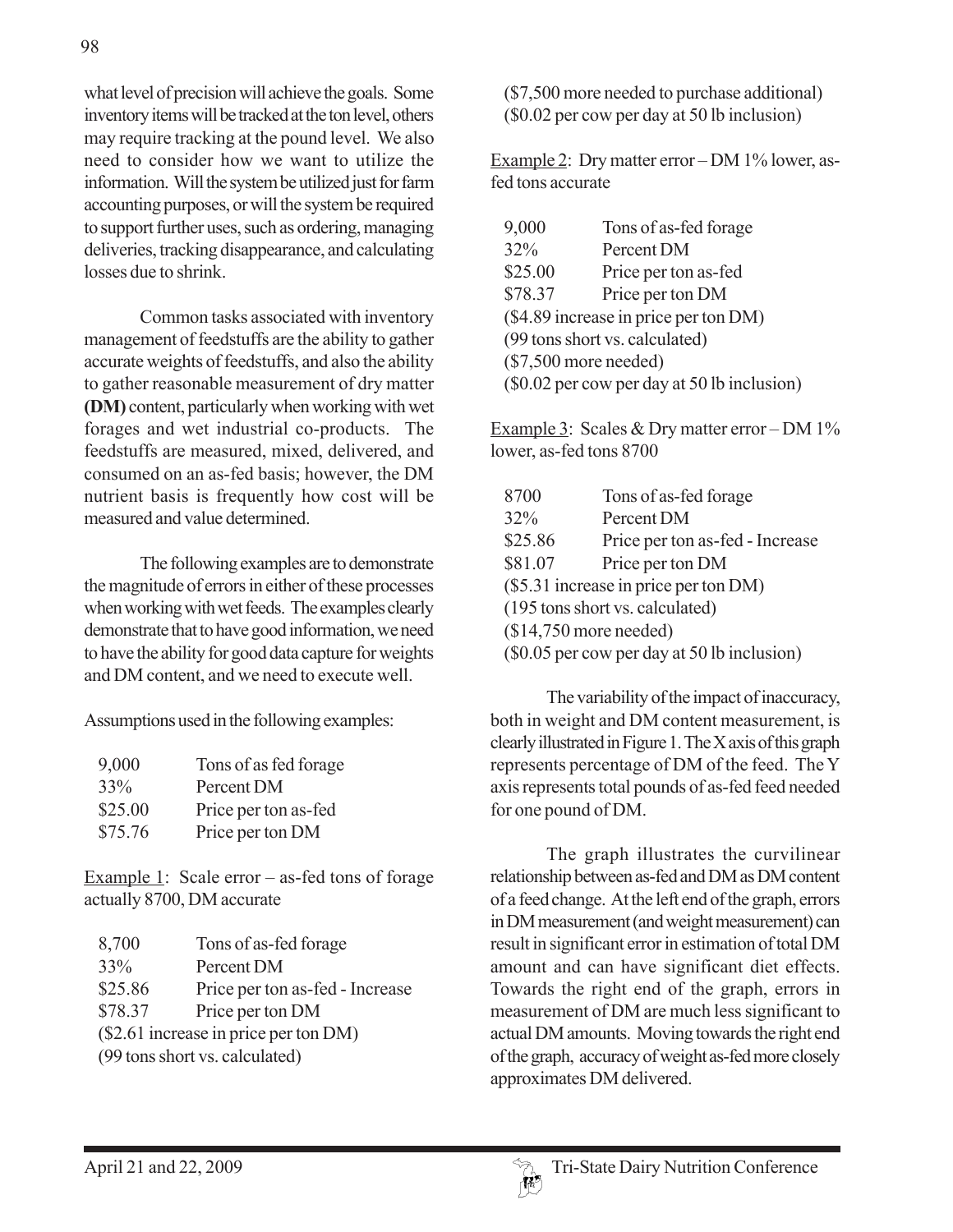The examples are to illustrate the significance of data veracity. Considerations beyond the measurement of weight and DM content also must include how the data is captured into the software. Automated capture of data eliminates the potential human error of reading and manual entry into a system. Other decisions involve such items as frequency of empty transport vehicle weights, etc. How these decisions are made and how the data are captured will all have an influence on the value of the information which will be retrieved from the system.

## **Feeding Management**

The goal of feeding is to deliver the correct rations at the correct times to the correct locations. Because these tasks are ongoing and repetitive and rations change on a regular basis on many dairy farms due to ingredient/nutrient opportunities, reducing variation in the delivered ration is a challenge. Add to this situation the use of less than precise measuring instruments, and the challenge grows even larger. Software tools can be a useful assistant in managing these processes. Marriage of the software tools with correct hardware and communications capabilities to automate data capture and transfer can increase the value.

Many of the same considerations involved with inventory management are also important when discussing feeding management. Accuracy and precision of measurement, particularly of weights and DM content, are good examples. Other considerations include the equipment involved in the process, and the ability and motivation of the labor force involved. Equipment capability involves issues such as how consistently and evenly ingredients can be combined and delivered, what are the constraints on precision, and the complexicity of the process. "Keeping it Simple Studied" **(KISS)** remains king of the feeding pad. My own bias is that mixes should not exceed 3 or 4 ingredients.

The following examples in Figures 2 and 3 demonstrate some of the challenges involved in mixing and delivering rations, as well as challenges involved in making monitoring decisions. Ration nutrients are on the horizontal axis of the figures. The vertical axis represents deviation from target nutrient values, with 0 being the horizontal line which intersects the Y axis halfway from top to bottom. The nutrients represented are DM lb., as-fed **(AF)** lb., CP, NE, NDF, fat, ash, forage, cost, non-fiber carbohydrate (NFC), and NDF\_forage. Figure 2

is representative of a situation in which the correct ration was mixed, DM was correct, and the correct number of cows were fed – the pen was fed at 100% of actual population. There is zero deviation in either direction for any nutrient.

Note in Figure 3 that the delivered nutrients are all 3% above target, with no deviations beyond that in individual nutrients at target DM intake. This would equate to feeding for 3% weigh back.

Figure 4 is the same as the previous, all ingredients added at correct weights, cow target is 3% over actual population, but the corn silage DM has changed unnoticed from 33 to 31%.

The dark bars in Figure 4 represent what happens to nutrient intake if the cow eats the 1.9% more (as fed) ration she should to meet her DM requirements.

Figure 5 is similar, but the DM have not changed, rather several weight errors occur during the preparation of the ration. The pen is still being fed at 103%, corn silage was long 3%, haylage was short 4%, grain mix was long 4%, and protein oil seed was short 10%.

Figure 6 combines all the potential errors we have discussed. The pen is fed at 97% instead of 103% because of innacuracies in pen population data. The same weight errors during preparation occur. And corn silage DM has changed 1% and haylage DM has changed 2%.

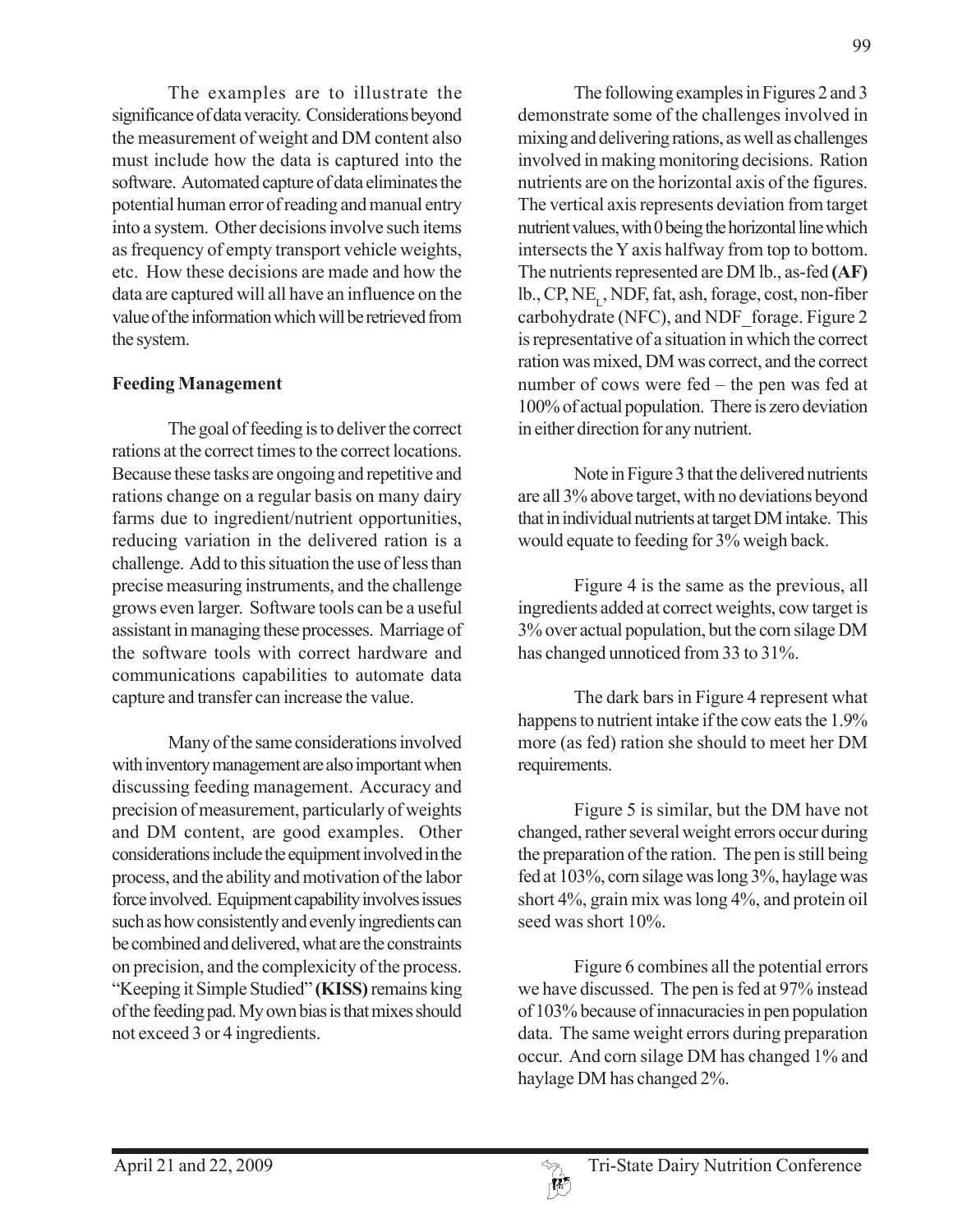What is the likely picture we find at the bunk when read for the next feeding? And how do we interpret what we see? Has the forage DM decreased? Actually, it increased in the diet from 47.5 to 48.5%. If we increase the target number of cows the next feeding, and in the interim, the lost cows get returned to the correct pen, what happens?

#### **Use on Dairy Farms – Consultant View**

Available commercial systems for managing both feedstuff inventory and feed mixing and delivery on dairy farms have tremendous potential for use by the dairy consultant. The conceptual and example material in the first sections of this paper were to establish a framework for a discussion about using the systems in a dairy environment. Understanding what data we are perusing and how the data were acquired and manipulated is critical to effective use of these systems. I believe it is also critical that we understand and have realistic expectations for our ability to reach conclusions and establish causality with these data.

These software/hardware systems allow consultants and management to monitor the tasks involved in feed delivery. Reasonable knowledge of feed delivery and intake by pen is now easily available. With these numbers, we can progress through to reasonable estimates of ration performance and efficiency. Just have an awareness of how the data are collected, the accuracy and precision of the equipment involved, and how the reports are generated. All of the aforementioned factors will influence the reported numbers, some to a larger degree than others. We live in a world of 4 decimal places, and these are oftentimes not 4 decimal place situations. That being said, having an idea of what amount of what feeds are delivered when is incredibly valuable, perhaps even at the hundreds or tens level, depending on the pen or corral size. Also keep in mind the source of the denominator of the items reported. It may or may

not bear any relation to reality. Pen populations come to mind, particularly in high movement pens, such as pre-fresh and post-fresh pens.

Monitoring of the task of physically mixing rations, from ingredient weights, mixing times, and delivery times, is another key piece of controlling and reducing variability in the world of the dairy cow. Most dairy farms that I visit which are using feeding software regularly review these data. Deviation report use is a good example. Reviewing actual composition of mixes created on the dairy for inclusion in diets is another example.

Managing ingredient inventories, planning purchases and shipments, managing forage inventories and calculating shrink are tasks which are also possible, but do not seem to be utilized as frequently. With the advent of the ability to automate the process of vehicle identification and weights upon ingress and egress from a dairy, I think these uses will rapidly gain wider acceptance.

In closing, I want to extend an acknowledgement and thank you to Dr. Steve Stewart for his valuable assistance in preparing this presentation.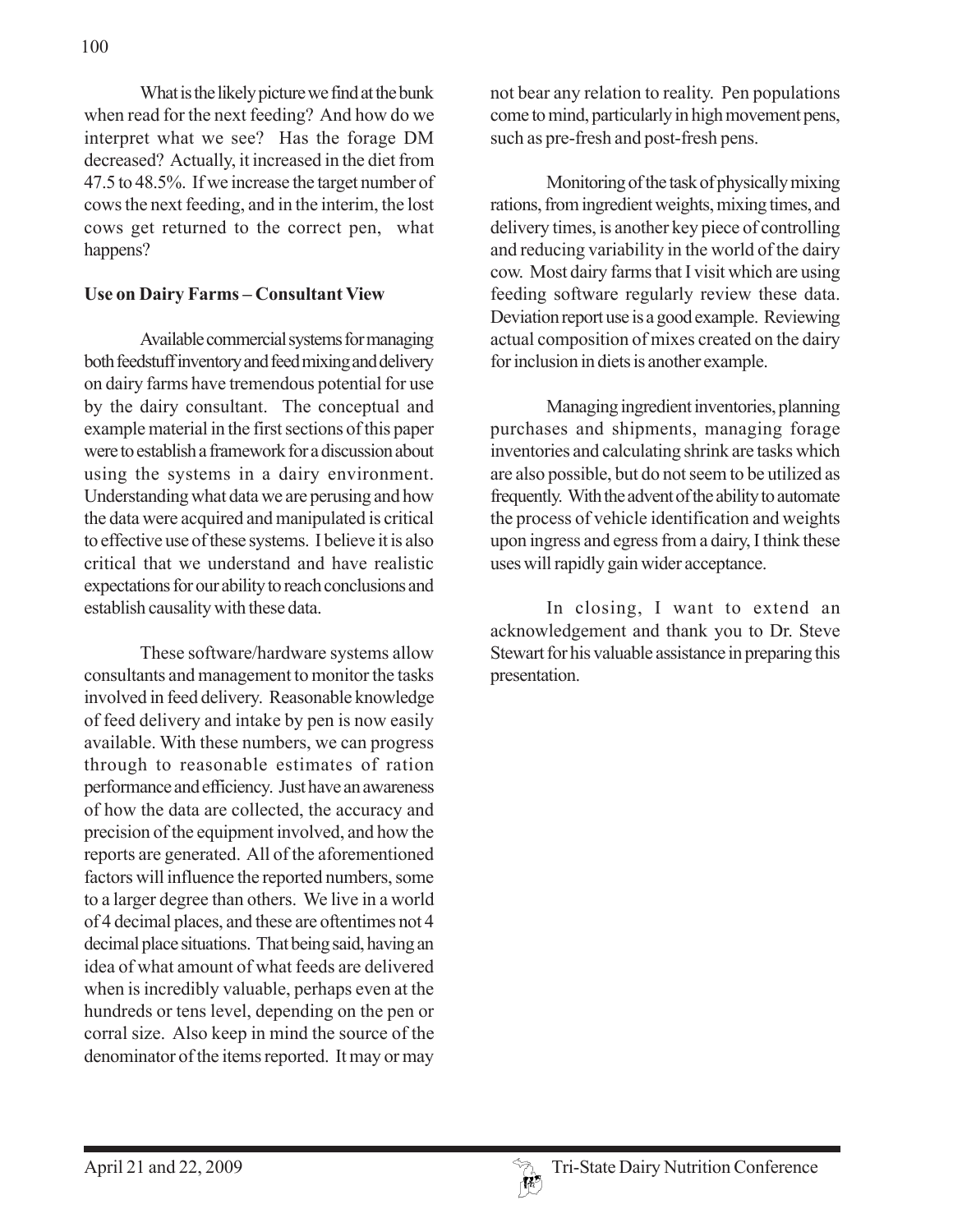

**Figure 1.** Pounds as-fed (AF) versus 1 lb of DM.



**Figure 2.** Deviations from original target in which DM was correct and the pen was fed at 100% of actual population ( $DM = dry$  matter,  $AF =$  as-fed,  $CP =$  crude protein,  $NE\_l =$  net energy for lactation,  $NDF =$ neutral detergent fiber, Forg = forage, NFC = non-fiber carbohydrates, and NDF-F = NDF from forage).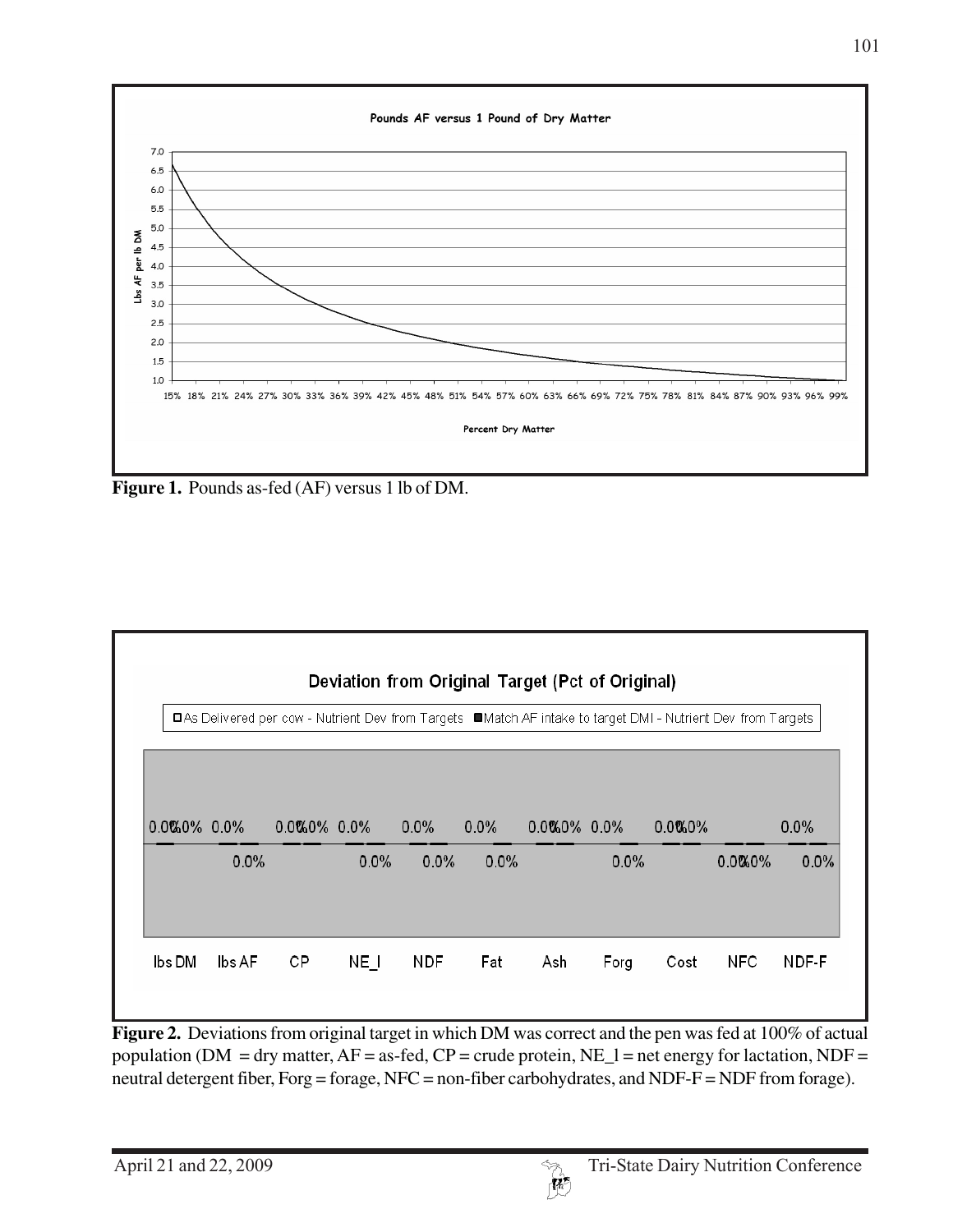

**Figure 3.** Deviations from original target in which the DM was correct and the pen was fed at 103% of actual population (DM = dry matter,  $AF =$  as-fed,  $CP =$  crude protein,  $NE_1 =$  net energy for lactation, NDF = neutral detergent fiber, Forg = forage, NFC = non-fiber carbohydrates, and NDF-F = NDF from forage).



**Figure 4.** Deviations from original target with correct weights, cow target 3% over target population, and corn silage DM changed unnoticed from 33 to  $31\%$  (DM = dry matter, AF = as-fed, CP = crude protein, NE\_l = net energy for lactation, NDF = neutral detergent fiber, Forg = forage, NFC = non-fiber carbohydrates, and NDF- $F = NDF$  from forage).